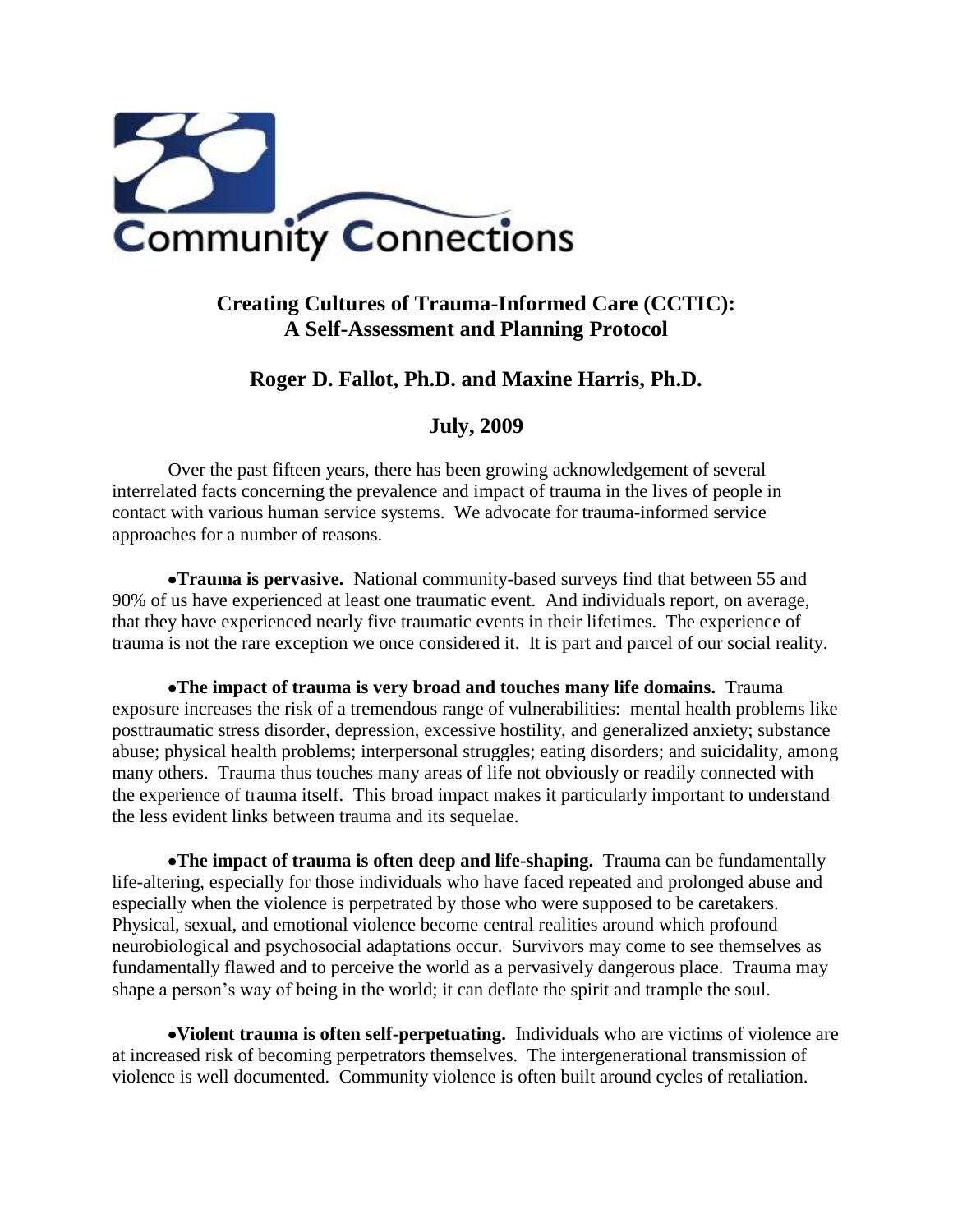Many of our institutions—criminal justice settings, certainly, but also schools and churches and hospitals—are too frequently places where violent trauma is perpetuated rather than eliminated.

**Trauma is insidious and preys particularly on the more vulnerable among us.** People who are poor, who are homeless, who have been diagnosed with severe mental health problems, who are addicted to drugs, or who have developmental disabilities—all of these groups are at increased risk of violent victimization.

**Trauma affects the way people approach potentially helpful relationships.** Not surprisingly, those individuals with histories of abuse are often reluctant to engage in, or quickly drop out of, many human services. Being vigilant and suspicious are often important and thoroughly understandable self-protective mechanisms in coping with trauma exposure. But these same ways of coping may make it more difficult for survivors to feel the safety and trust necessary to helpful relationships.

**Trauma has often occurred in the service context itself.** Involuntary and physically coercive practices, as well as other activities that trigger trauma-related reactions, are still too common in our centers of help and care.

**Trauma affects staff members as well as consumers in human services programs.** Stressors deeply affect administrators, clinicians, and support staff working in human services. Not only is "secondary" or "vicarious" traumatization common but direct threats to physical and emotional safety are also frequent concerns. Being asked to do "more and more with less and less" becomes a pervasive theme underlying work experiences that may threaten to overwhelm coping abilities.

Growing awareness of these facts regarding trauma has led to calls for the development of both trauma-informed and trauma-specific services. Human service systems become **traumainformed** by thoroughly incorporating, in all aspects of service delivery, an understanding of the prevalence and impact of trauma and the complex paths to healing and recovery. Traumainformed services are designed specifically to avoid retraumatizing those who come seeking assistance as well as staff working in service settings. These services seek "safety first" and commit themselves to "do no harm." The SAMHSA-funded Women, Co-Occurring Disorders, and Violence Study (1998-2003) has provided evidence that trauma-informed approaches can enhance the effectiveness of mental health and substance abuse services. By contrast, **traumaspecific services** have a more focused primary task: to directly address trauma and its impact and to facilitate trauma recovery. An increasing number of promising and evidence-based practices address PTSD and other consequences of trauma, especially for people who often bring other complicating vulnerabilities (e.g., substance use, severe mental health problems, homelessness, contact with the criminal justice system) to the service setting.

This Self-Assessment and Planning Protocol and its accompanying CCTIC Program Self-Assessment Scale attempt to provide clear, consistent guidelines for agencies or programs interested in facilitating trauma-informed modifications in their service systems. It is a tool for administrators, providers, and survivor-consumers to use in the development, implementation, evaluation, and ongoing monitoring of trauma-informed programs.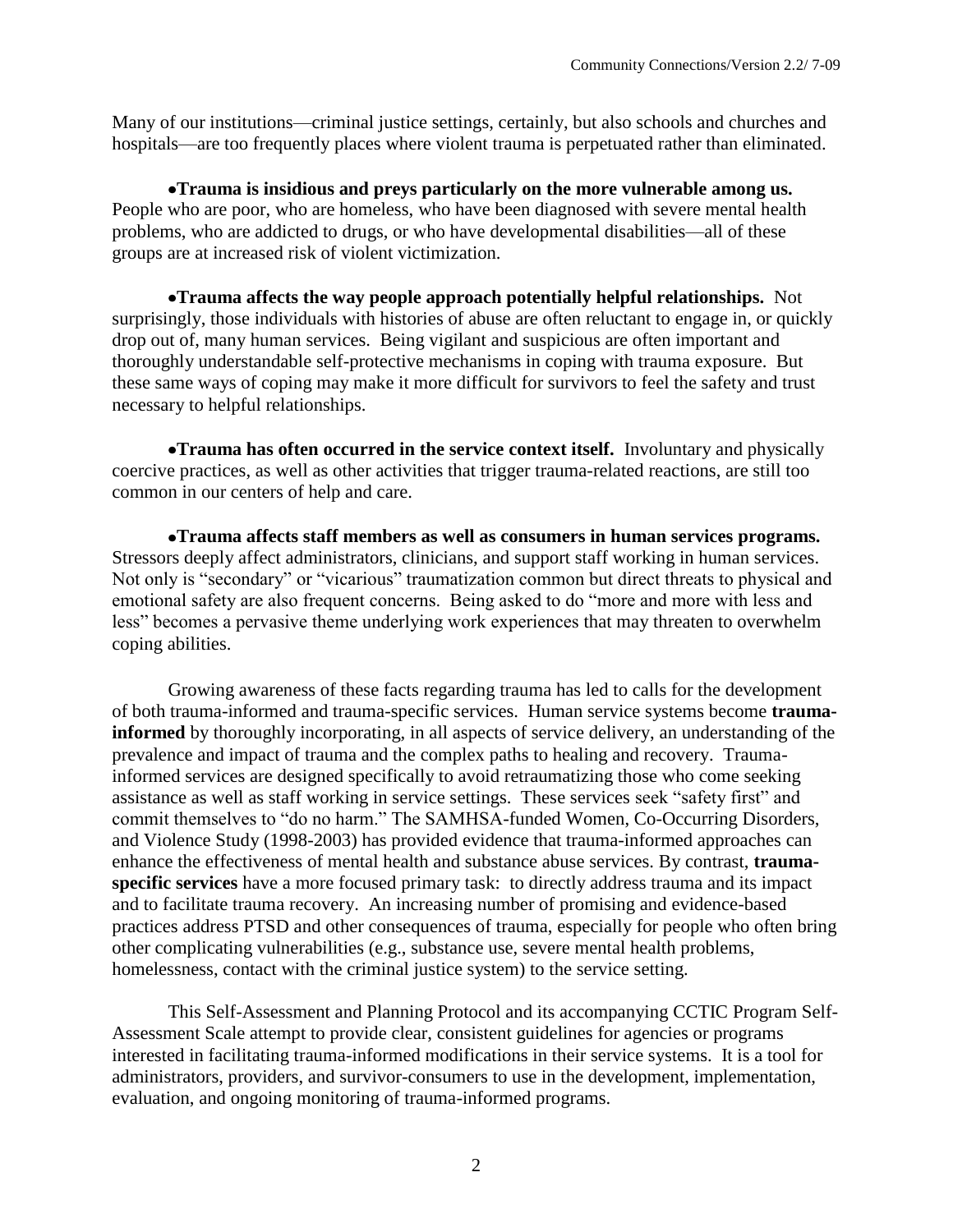### **Overview of the Change Process, Protocol, and Scale**

### **Culture Change in Human Service Programs**

The Creating Cultures of Trauma-Informed Care approach to organizational change is built on five core values of **safety, trustworthiness, choice, collaboration, and empowerment**. If a program can say that its **culture** reflects each of these values in each *contact*, *physical setting*, *relationship*, and *activity* and that this culture is evident in the experiences of staff as well as consumers, then the program's culture is trauma-informed.

We emphasize organizational culture because it represents the most inclusive and general level of an agency or program's fundamental approach to its work. Organizational culture reflects what a program considers important and unimportant, what warrants attention, how it understands the people it serves and the people who serve them, and how it puts these understandings into daily practice. In short, culture expresses the basic values of a program. Culture thus extends well beyond the introduction of new services or the training of a particular subset of staff members; it is pervasive, including all aspects of an agency's functioning.

In order to accomplish this culture change, we strongly recommend several steps:

*1) Initial Planning.* In this phase, the program considers the importance of, and weighs its commitment to, a trauma-informed change process. The following elements are key to the successful planning of organizational trauma-informed change: a) administrative commitment to and support of the initiative (see Domain 4 below); b) the formation of a trauma initiative workgroup to lead and oversee the change process; c) the full representation of each significant stakeholder group on the workgroup—administrators, supervisors, direct service staff, support staff, and consumers; d) identification of trauma "champions" to keep the initiative alive and "on the front burner;" e) programmatic awareness of the scope (the entire agency and its culture) and timeline (usually up to two years) of the culture shift.

Discussions of trauma-informed program modifications constitute an opportunity to involve all key groups in the review and planning process. In our experience, the more inclusive and fully representative these discussions are, the more effective and substantial the resulting changes.

*2) A Kickoff Training Event.* Usually two days long, the kickoff training is attended by as many of the staff as practical and includes significant consumer representation; it certainly includes all members of the trauma initiative workgroup. During this event, there are at least three presentations. In the first, central ideas of trauma-informed cultures are presented, emphasizing shifts in both understanding and in practice. Second, the importance of staff support and care is emphasized, ensuring that staff members experience the same values in the organizational culture that consumers need to experience. Finally, a third presentation addresses the importance of trauma in the work of the specific agency (e.g., trauma and substance use, trauma and children or youth, trauma and mental health problems). There is also a great deal of time for the workgroup members and other attendees to discuss the planning process in more detail and to conduct preliminary conversations that will mirror those to be held in the larger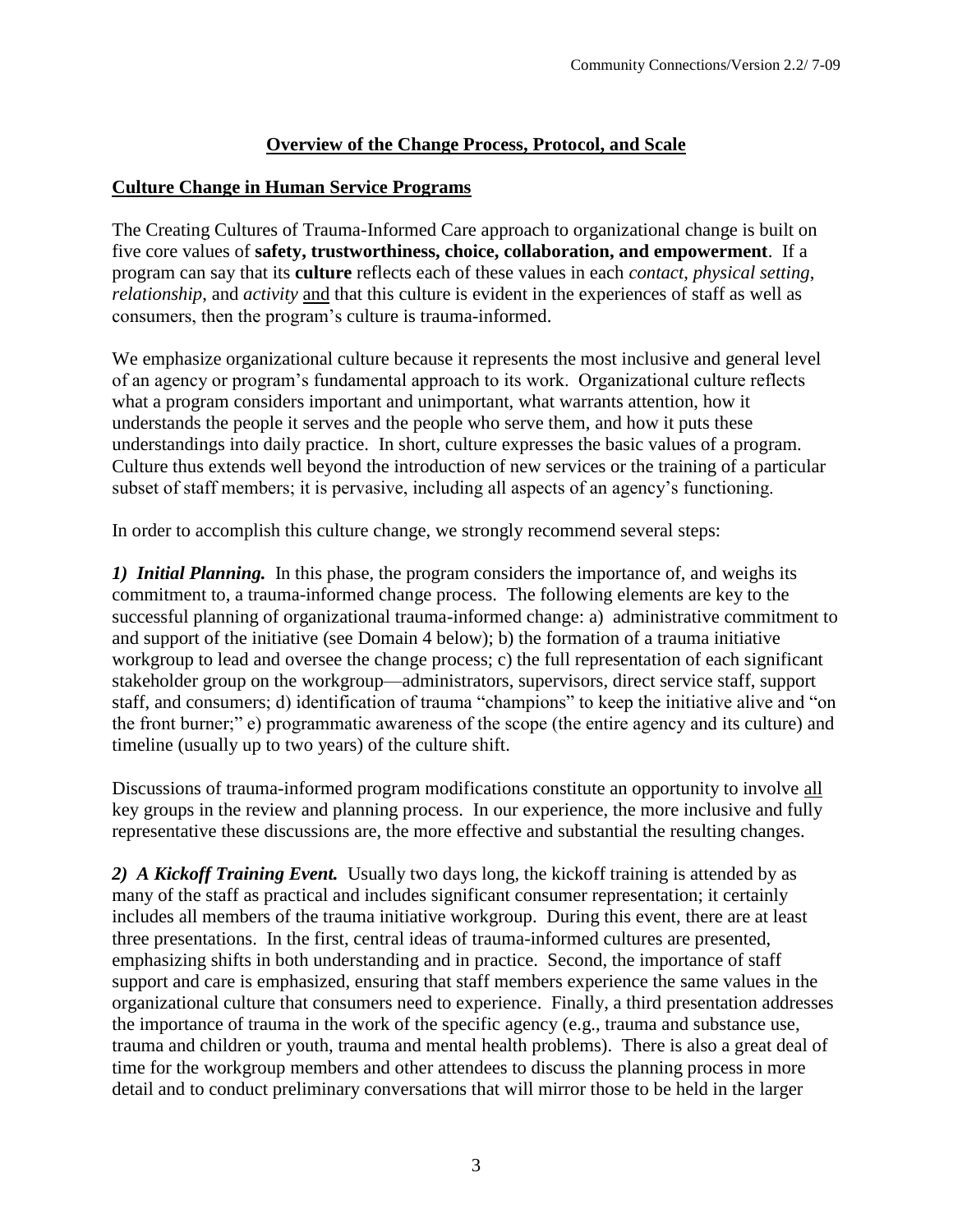agency after the kickoff. The goal of the kickoff is to motivate and energize the change process while simultaneously providing a beginning sense of direction. The kickoff ends with discussion of next steps in the implementation of this change initiative.

*3) Short-term Follow-up.* Over the next several months, the agency takes the ideas from the training and applies them in more detail, using this Self-Assessment and Planning Protocol. First, the workgroup develops an Implementation Plan for review by the rest of the administration, staff, and consumers, as well as by outside consultants with experience in facilitating agency change. Community Connections consultants, for example, provide detailed feedback on Implementation Plans; discuss any barriers as they arise; and assist in developing strategies to overcome these obstacles. Simultaneously, two educational events are scheduled for all staff. The first is on "Understanding Trauma" or "Trauma 101." This training is designed to discuss the prevalence and impact of trauma as well as some of the multiple paths to recovery, emphasizing the ways in which trauma may be seen in the lives of consumers and in the work experience of staff. The second training focuses more directly on "Staff Support and Care," emphasizing that a culture shift toward a trauma-informed system of care rests on staff members' experiences of safety, trustworthiness, choice, collaboration, and empowerment. Ideally, these training events are offered by experienced trainers who are also able and willing to encourage and teach staff members to become trainers themselves. In this way, as the program is able, its own trainers become equipped to pass along the important information about trauma to newer or untrained staff.

*4) Longer-term Follow-up.* After about six-nine months, Community Connections consultants revisit the program site to meet with the workgroup and selected others, in order to review and discuss progress to date. At that time, ongoing processes may be put in place to sustain the initiative to its conclusion. For example, many agencies build trauma-informed questions into their Consumer Satisfaction Survey. Many add the Implementation Plans to the quality assurance or improvement process. Still others, in larger systems, discuss ways to build in consultation to their own and other agencies through a "train the consultant" approach. The most important goal at this phase is to maintain the momentum established after the kickoff training until the culture change is thoroughgoing.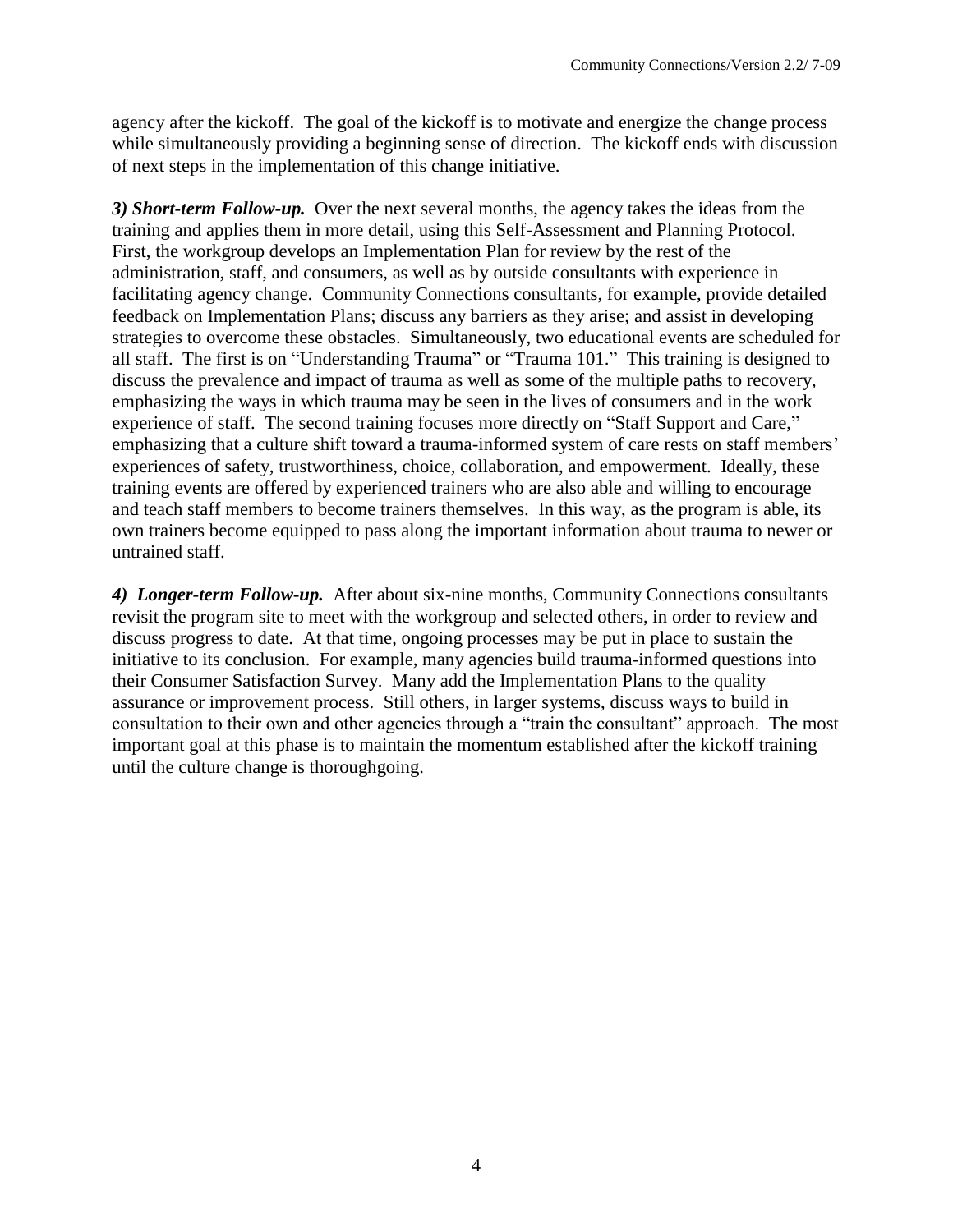## **The CCTIC Self-Assessment and Planning Protocol**

The Self-Assessment and Planning Protocol is divided into six domains; they address both services-level and administrative or systems-level changes. In each domain, there are guiding questions for a collaborative discussion by a comprehensive workgroup of a program's activities and physical settings, followed by a list of more specific questions and/or possible indicators of a trauma-informed approach. Many of these questions and indicators are drawn from the experiences of human service agencies that have previously engaged in this selfassessment.

# **Part A: Services-level Changes**

### **Domain 1. Program Procedures and Settings: "To what extent are program activities and settings consistent with five guiding principles of trauma-informed practice: safety, trustworthiness, choice, collaboration, and empowerment?"**

This section of the protocol can be used to assess the extent to which formal and informal procedures and the physical environment in a human services program are trauma-informed and to plan corresponding modifications in service delivery practices. Consumer-survivors should be actively involved in the review process as should support staff, direct service staff, supervisors, and administrators.

## *Step One: Identify Key Formal and Informal Activities and Settings*

The goal of Step One is to gain a comprehensive sense of the experiences of both consumers and staff members as they come to the setting and participate in its activities, relationships, and physical settings. The goal of this review is to capture for each of these groups—consumer and staff—their experiences *in detail* from their very first to their very last contact with the program or agency. Though some programs accomplish this effectively by forming a representative workgroup to review the full range of contacts, others have found it very helpful to engage in a "walk-through." A walk-through is a process in which staff members come to the setting "as if" they are new consumers and thus enter the setting with a consumer-oriented perspective. For more details about one way to conduct such a walk-through, see the NIATx website: [www.niatx.net.](http://www.niatx.net/) Sites routinely begin by focusing on the experiences of consumers and then repeat the process for staff members.

- A. List the sequence of service *activities* in which new consumers are usually involved (e.g., outreach, intake, assessment, service planning). Think broadly to include informal as well as formal contacts. For example, consumers may be greeted and given directions by a number of people prior to formal service delivery.
- B. Identify the *staff members* (positions and individuals) who have contact with consumers at each point in this process.
- C. Identify the *settings* in which the various activities are likely to take place (e.g., home, waiting room, telephone, office, institution).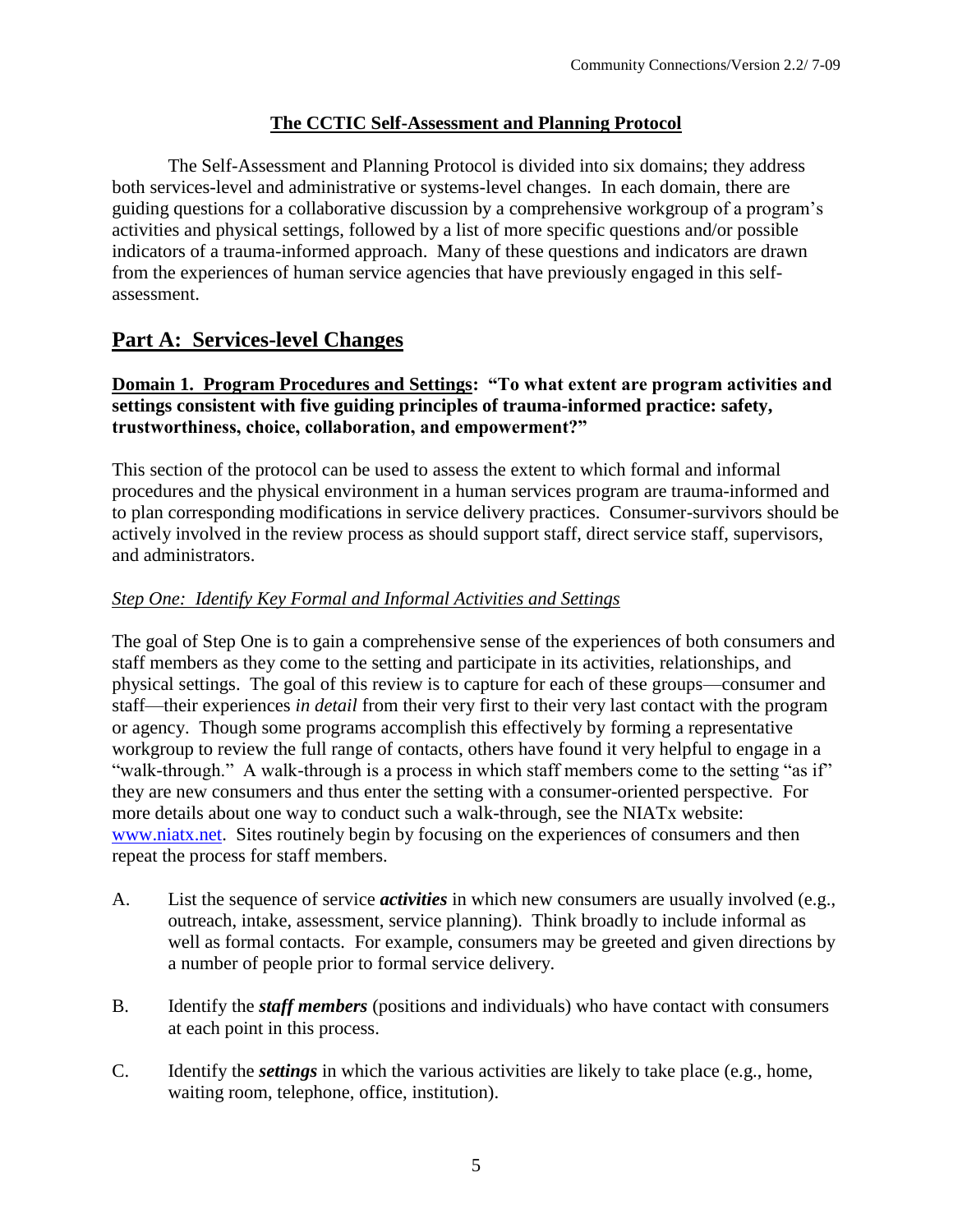# *Step Two: Ask Key Questions about Each of the Activities and Settings*

*(See list of questions for Domains 1A-1E following Step Four)*

### *Step Three: Prioritize Goals for Change*

After the workgroup has reviewed services and has developed a list of possible trauma-informed changes in service delivery procedures, these goals for change should be prioritized. Among the factors to consider in this prioritizing are the following: (1) feasibility (which goals are most likely to be accomplished because of their scale and the kind of change involved?); (2) resources (which goals are most consistent with the financial, personal, and other resources available?); (3) system support (which goals have the most influential and widespread support?); (4) breadth of impact (which goals are most likely to have a broad impact on services?); (5) quality of impact (which goals will make the most difference in the lives of consumers?); (6) risks and costs of not changing (which practices, if not changed, will have the most negative impact?).

### *Step Four: Identify Specific Objectives and Responsible Persons*

After goals have been prioritized, specific objectives (measurable outcomes with timelines for achievement) can be stated and persons responsible for implementing and monitoring the corresponding tasks can be named. These objectives are incorporated into the program's Implementation Plan.

### **Domain 1A. Safety—Ensuring Physical and Emotional Safety**

### *Key Questions: "To what extent do the program's activities and settings ensure the physical and emotional safety of consumers? How can services be modified to ensure this safety more effectively and consistently?"*

#### *Sample Specific Questions:*

How safe is the area around the program's building? Are sidewalks and parking areas well-lit? How far do consumers need to walk to get to the building or program entrance? Is this walk a safe one?

- Are directions to the program's location readily available? Are they clear?
- Once a consumer arrives, are directions to the receptionist or other offices clear?

Where are services delivered? In the office, institution, home, or community? What safety considerations are important in the location of various services?

When are they delivered? Are there services available in addition to usual office hours? If so, what safety considerations are important in the timing of various services?

Who is present (other consumers, etc.)? Are security personnel present? What impact do these others have?

What signs and other visual materials are there? Are they welcoming? Clear? Legible?

Are doors locked or open? Are there easily accessible exits?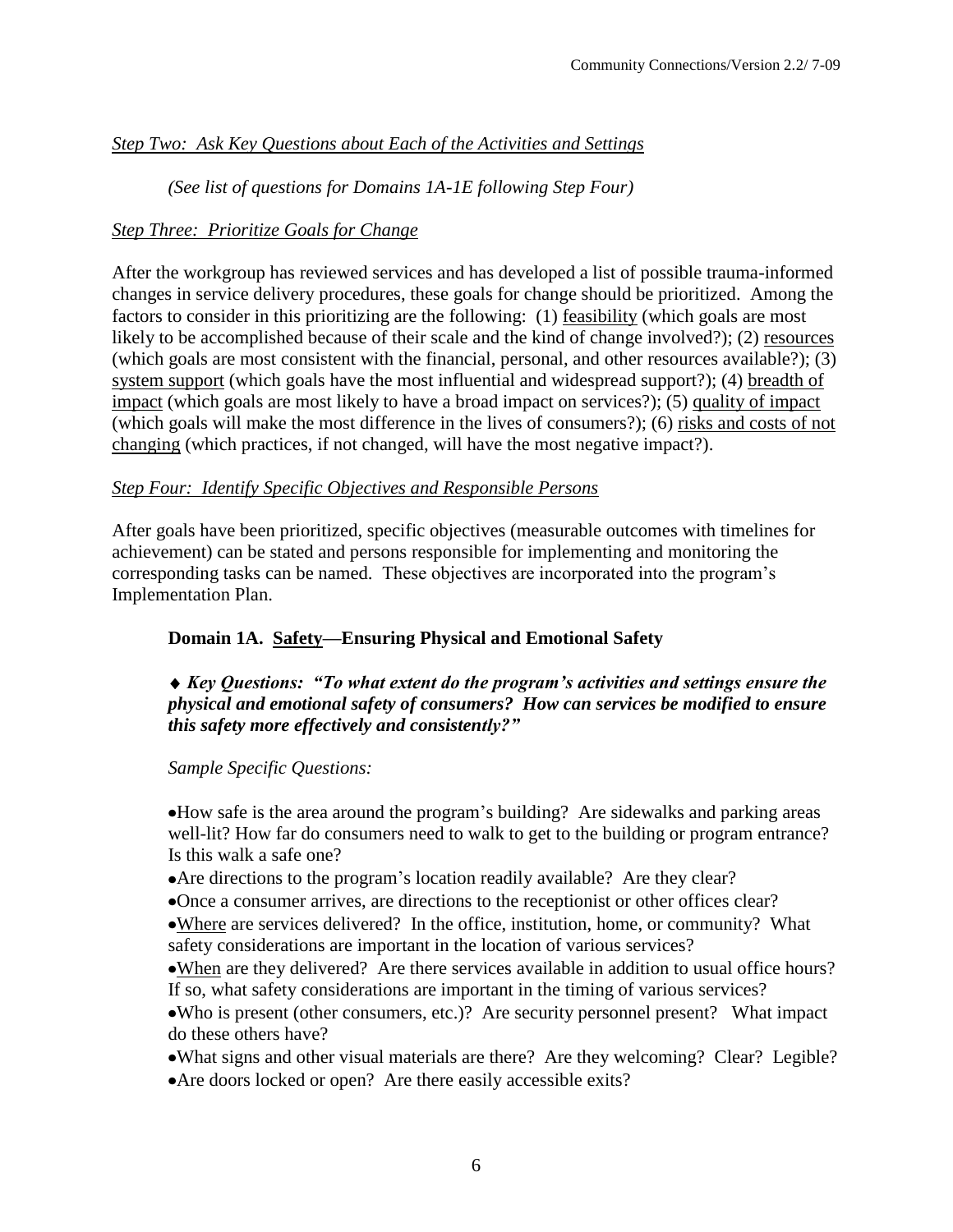How would you describe the reception and waiting areas, interview rooms, etc.? Are they comfortable and inviting?

- Are restrooms easily accessible? Are there signs indicating their location?
- Are the first contacts with consumers welcoming, respectful, and engaging?

Do consumers receive clear explanations and information about each task and procedure? Are the rationales made explicit? Is the program mission explained? Are specific goals and objectives made clear? Does each contact conclude with information about what comes next?

Are staff attentive to signs of consumer discomfort or unease? Do they understand these signs in a trauma-informed way?

What events have occurred that indicate a lack of safety—physically or emotionally (e.g., arguments, conflicts, assaults)? What triggered these incidents? What alternatives could be put in place to minimize the likelihood of their recurrence?

• Is there adequate personal space for individual consumers?

In making contact with consumers, is there sensitivity to potentially unsafe situations (e.g., domestic violence)?

### **Domain 1B. Trustworthiness—Maximizing Trustworthiness through Task Clarity, Consistency, and Interpersonal Boundaries**

*Key Questions: "To what extent do the program's activities and settings maximize trustworthiness by making the tasks involved in service delivery clear, by ensuring consistency in practice, and by maintaining boundaries that are appropriate to the program? How can services be modified to ensure that tasks and boundaries are established and maintained clearly and appropriately? How can the program maximize honesty and transparency?"*

#### *Sample Specific Questions:*

Does the program provide clear information about what will be done, by whom, when, why, under what circumstances, at what cost, with what goals?

When, if at all, do boundaries veer from those of the respectful professional? Are there pulls toward more friendly (personal information sharing, touching, exchanging home phone numbers, contacts outside professional appointments, loaning money, etc.) and less professional contacts in this setting?

How does the program handle dilemmas between role clarity and accomplishing multiple tasks (e.g., especially in residential work and counseling or case management, there are significant possibilities for more personal and less professional relationships)?

How does the program communicate reasonable expectations regarding the completion of particular tasks or the receipt of services? Is the information realistic about the program's lack of control in certain circumstances (e.g., in housing renovation or time to receive entitlements)? Is unnecessary consumer disappointment avoided?

What is involved in the informed consent process? Is both the information provided and the consent obtained taken seriously? That is, are the goals, risks, and benefits clearly outlined and does the consumer have a genuine choice to withhold consent or give partial consent?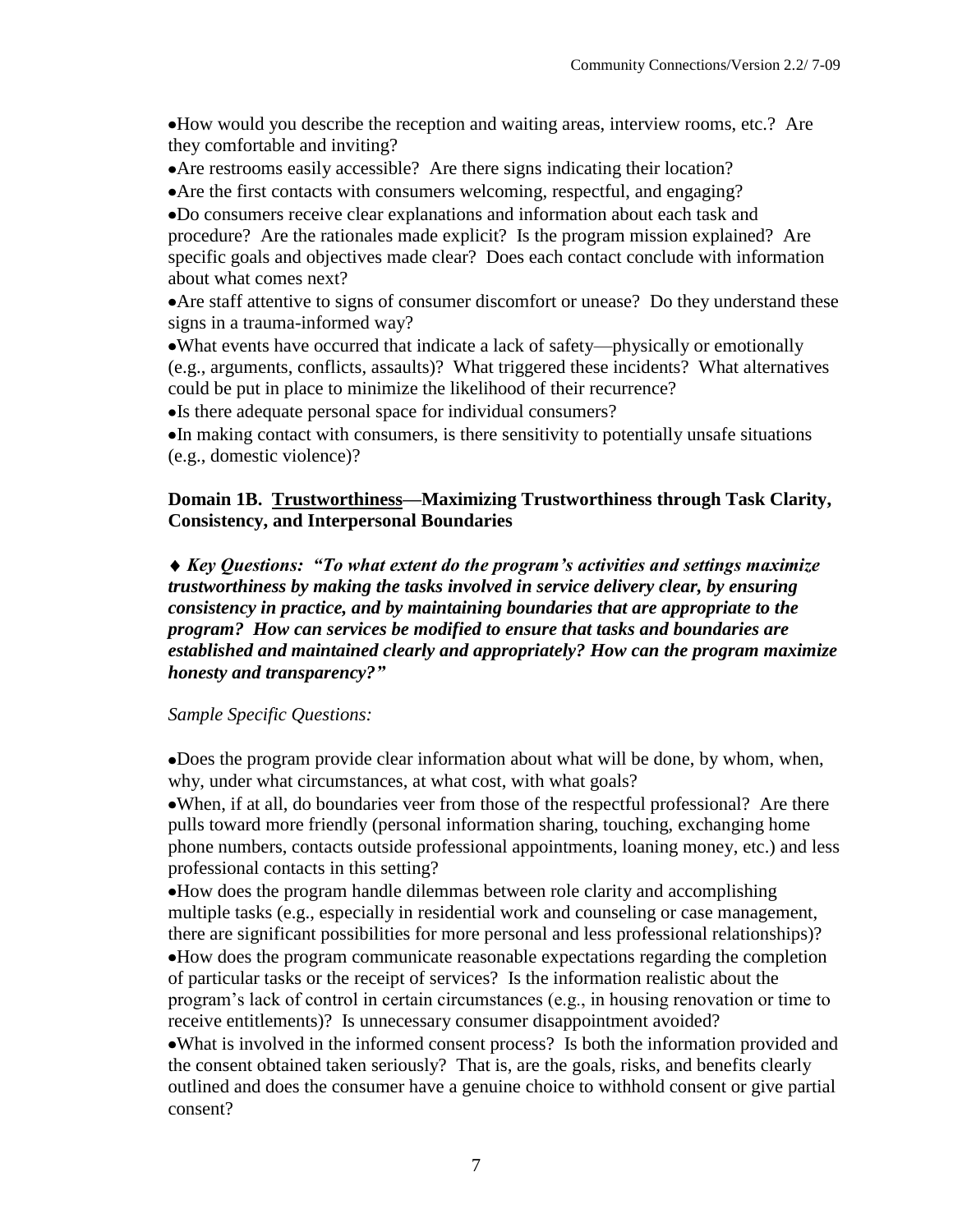### **Domain 1C. Choice—Maximizing Consumer Choice and Control.**

*Key Questions: "To what extent do the program's activities and settings maximize consumer experiences of choice and control? How can services be modified to ensure that consumer experiences of choice and control are maximized?"*

### *Sample Specific Questions:*

How much choice does each consumer have over what services he or she receives? Over when, where, and by whom the service is provided (e.g., time of day or week, office vs. home vs. other locale, gender of provider)?

Does the consumer choose how contact is made (e.g., by phone, mail, to home or other address)?

Does the program build in small choices that make a difference to consumer-survivors (e.g., When would you like me to call? Is this the best number for you? Is there some other way you would like me to reach you or would you prefer to get in touch with me?)

How much control does the consumer have over starting and stopping services (both overall service involvement and specific service times and dates)?

Is each consumer informed about the choices and options available?

To what extent are the individual consumer's priorities given weight in terms of services received and goals established?

How many services are contingent on participating in other services? Do consumers get the message that they have to "prove" themselves in order to "earn" other services?

Do consumers get a clear and appropriate message about their rights and responsibilities? Does the program communicate that its services are a privilege over which the consumer has little control?

Are there negative consequences for exercising particular choices? Are these necessary or arbitrary consequences?

Does the consumer have choices about who attends various meetings? Are support persons permitted to join planning and other appropriate meetings?

### **Domain 1D. Collaboration—Maximizing Collaboration and Sharing Power**

### *Key Questions: "To what extent do the program's activities and settings maximize collaboration and sharing of power between staff and consumers? How can services be modified to ensure that collaboration and power-sharing are maximized?"*

*Sample Specific Questions:*

Do consumers have a significant role in planning and evaluating the agency's services? How is this "built in" to the agency's activities? Is there a Consumer Advisory Board? Are there members who identify themselves as trauma survivors? Do these individuals understand part of their role to serve as consumer advocates? As trauma educators?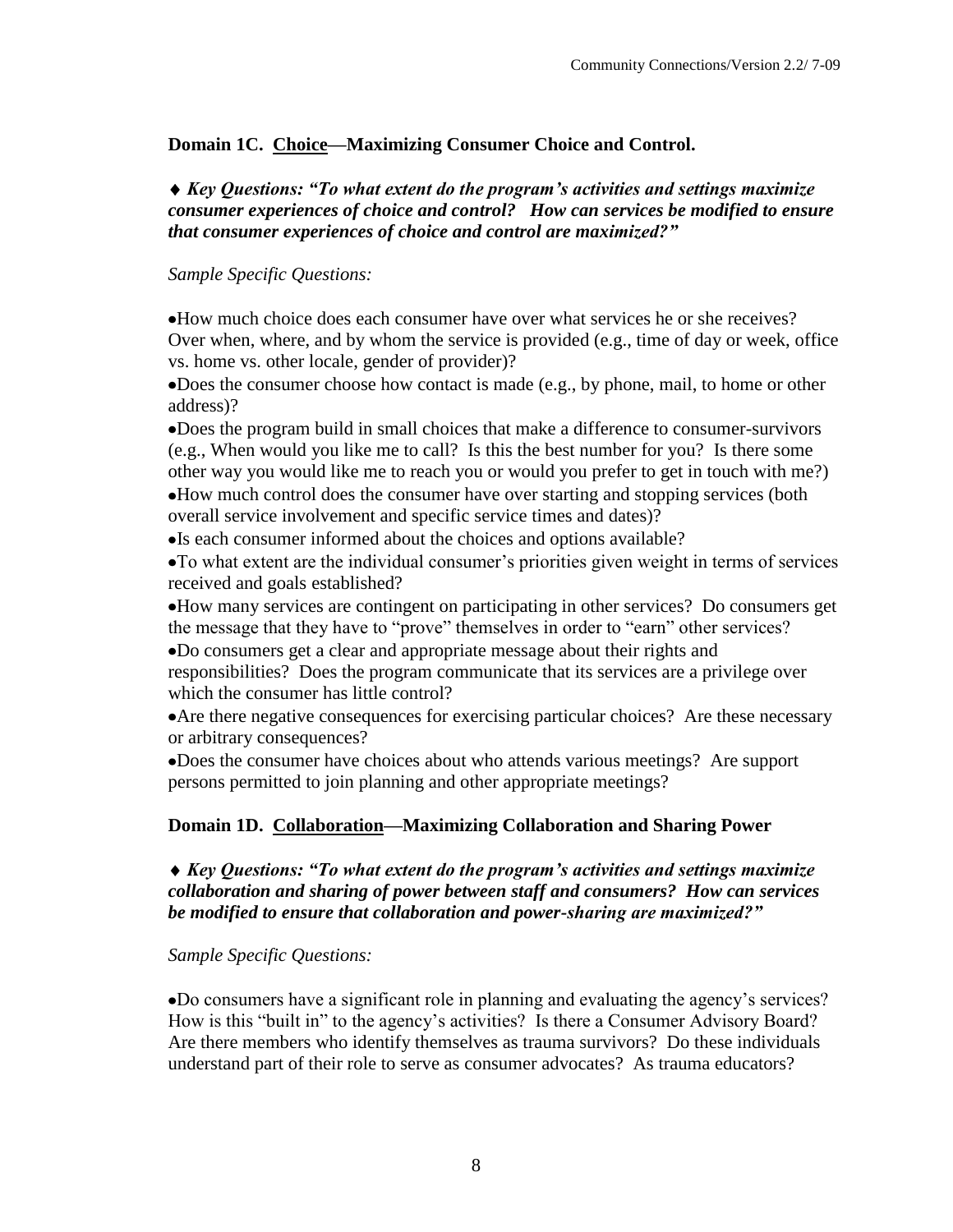Do providers communicate respect for the consumer's life experiences and history, allowing the consumer to place them in context (recognizing consumer strengths and skills)?

In service planning, goal setting, and the development of priorities, are consumer preferences given substantial weight?

Are consumers involved as frequently as feasible in service planning meetings? Are their priorities elicited and then validated in formulating the plan?

Does the program cultivate a model of doing "with" rather than "to" or "for" consumers?

Does the program and its providers communicate a conviction that the consumer is the ultimate expert on her or his own experience?

Do providers identify tasks on which both they and consumers can work simultaneously (e.g., information-gathering)?

### **Domain 1E. Empowerment—Prioritizing Empowerment and Skill-Building**

*Key Questions: "To what extent do the program's activities and settings prioritize consumer empowerment and skill-building? How can services be modified to ensure that experiences of empowerment and the development or enhancement of consumer skills are maximized?"*

### *Sample Specific Questions:*

Do consumer-survivor advocates have significant advisory voice in the planning and evaluation of services?

In routine service provision, how are each consumer's strengths and skills recognized? Does the program communicate a sense of realistic optimism about the capacity of consumers to reach their goals?

Does the program emphasize consumer growth more than maintenance or stability?

Does the program foster the involvement of consumers in key roles wherever possible (e.g., in planning, implementation, or evaluation of services)?

For each contact, how can the consumer feel validated and affirmed?

How can each contact or service be focused on skill-development or enhancement?

Does each contact aim at two endpoints whenever possible: (1) accomplishing the given task and (2) skill-building on the part of the consumer?

### **Domain 1F. Safety for Staff—Ensuring Physical and Emotional Safety**

### *Key Questions: "To what extent do the program's activities and settings ensure the physical and emotional safety of staff members? How can services be modified to ensure this safety more effectively and consistently?"*

*Sample Specific Questions:*

Do staff members feel physically safe? Do staff members provide services in areas other than the office? If so, what safety considerations are important?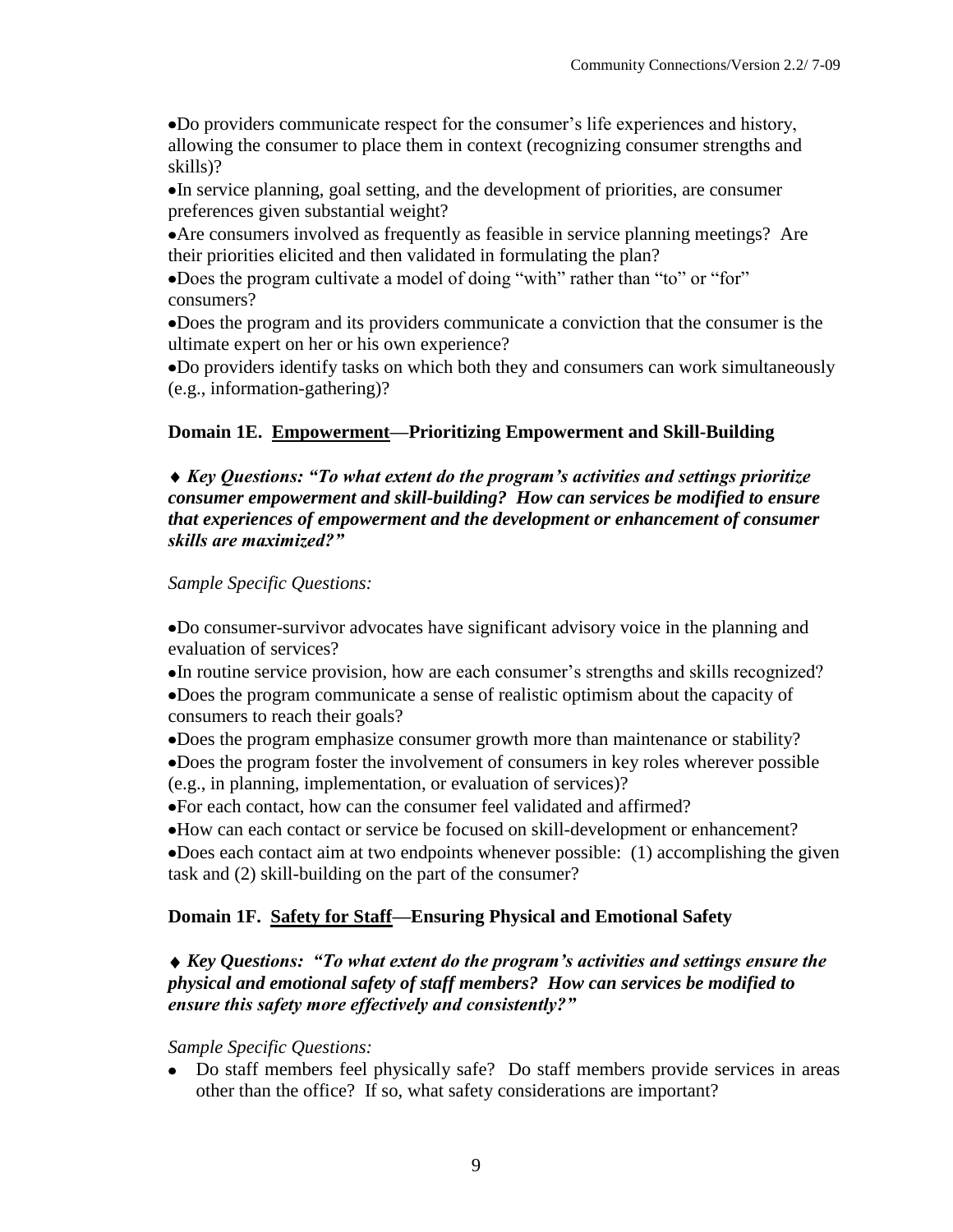- Do staff members feel emotionally safe? In relationships with administrators and supervisors, do staff members feel supported?
- Is the physical environment safe--with accessible exits, readily contacted assistance if it is needed, enough space for people to be comfortable, and adequate privacy?
- Do staff members feel comfortable bringing their clinical concerns, vulnerabilities, and emotional responses to client care to team meetings, supervision sessions or a supervisor?
- Does the program attend to the emotional safety needs of support staff as well as those of clinicians?

## **Domain 1G. Trustworthiness for Staff—Maximizing Trustworthiness through Task Clarity, Consistency, and Interpersonal Boundaries**

*Key Questions: "To what extent do the program's activities and settings maximize trustworthiness by making the tasks involved in service delivery clear, by ensuring consistency in practice, and by maintaining boundaries that are appropriate to the program? How can services and work tasks be modified to ensure that tasks and boundaries are established and maintained clearly and appropriately? How can the program maximize honesty and transparency?"*

*Sample Specific Questions:*

- Do program directors and clinical supervisors have an understanding of the work of direct care staff? Is there an understanding of the emotional impact (burnout, vicarious trauma, compassion fatigue) of direct care? How is this understanding communicated?
- Is self-care encouraged and supported with policy and practice?
- Do all staff members receive clinical supervision that attends to both consumer and clinician concerns in the context of the clinical relationship? Is this supervision clearly separated from administrative supervision that focuses on such issues as paperwork and billing?
- Do program directors and supervisors make their expectations of staff clear? Are these consistent and fair for all staff positions, including support staff?
- Do program directors and supervisors make the program's mission, goals, and objectives clear?
- Do program directors and supervisors make specific plans for program implementation and changes clear? Is there consistent follow through on announced plans? Or, in the event of changed plans, are these announced and reasons for changes explained?
- Can supervisors and administrators be trusted to listen respectfully to supervisees' concerns—even if they don't agree with some of the possible implications?

# **Domain 1H. Choice for Staff—Maximizing Staff Choice and Control.**

## *Key Questions: "To what extent do the program's activities and settings maximize staff experiences of choice and control? How can services and work tasks be modified*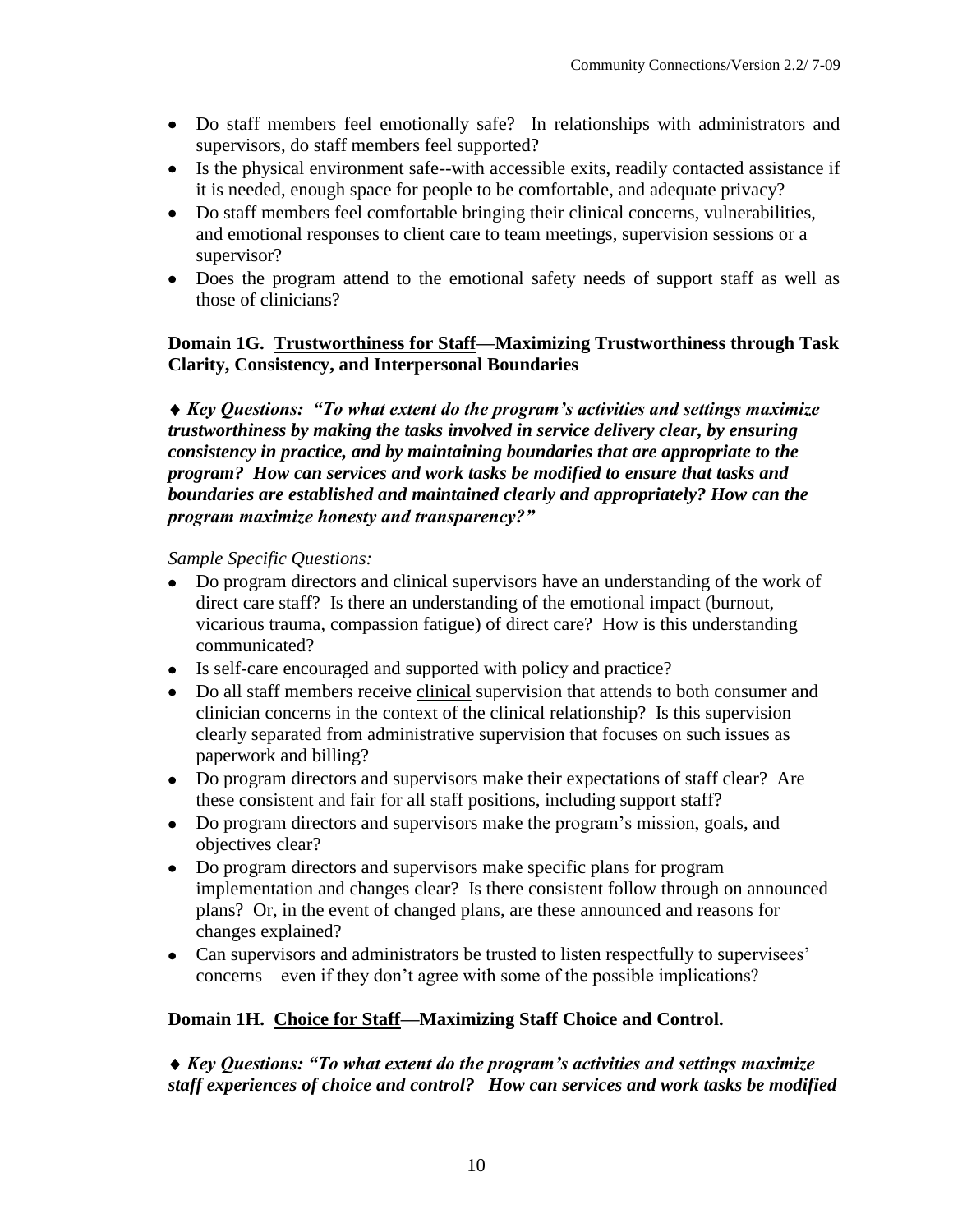### *to ensure that staff experiences of choice and control are maximized, especially in the way that staff members' work goals are met?"*

*Sample Specific Questions:*

- Is there a balance of autonomy and clear guidelines in performing job duties? Is there attention paid to ways in which staff members can make choices in how they meet job requirements?
- When possible, are staff members given the opportunity to have meaningful input into factors affecting their work: size and diversity of caseload, hours and flex-time, when to take vacation or other leave, kinds of training that are offered, approaches to clinical care, location and décor of office space?
- $\bullet$

### **Domain 1I. Collaboration for Staff—Maximizing Collaboration and Sharing Power**

*Key Questions: "To what extent do the program's activities and settings maximize collaboration and sharing of power among staff, supervisors, and administrators (as well as consumers)? How can services be modified to ensure that collaboration and power-sharing are maximized?"*

*Sample Specific Questions:*

- Does the agency have a thoughtful and planned response to implementing change that encourages collaboration among staff at all levels, including support staff?
- Are staff members encouraged to provide suggestions, feedback, and ideas to their team and the larger agency? Is there a formal and structured way that program administrators solicit staff members' input?
- Do program directors and supervisors communicate that staff members' opinions are valued even if they are not always implemented?

### **Domain 1J. Empowerment for Staff—Prioritizing Empowerment and Skill-Building**

### *Key Questions: "To what extent do the program's activities and settings prioritize staff empowerment and skill-building? How can services be modified to ensure that experiences of empowerment and the development or enhancement of staff skills are maximized? How can the program ensure that staff members have the resources necessary to do their jobs well?"*

*Sample Specific Questions:*

- Are each staff member's strengths and skills utilized to provide the best quality care to consumers/clients and a high degree of job satisfaction to that staff member?
- Are staff members offered development, training, or other support opportunities to assist with work-related challenges and difficulties? To build on staff skills and abilities? To further their career goals?
- Do all staff members receive annual training in areas related to trauma, including the impact of workplace stressors?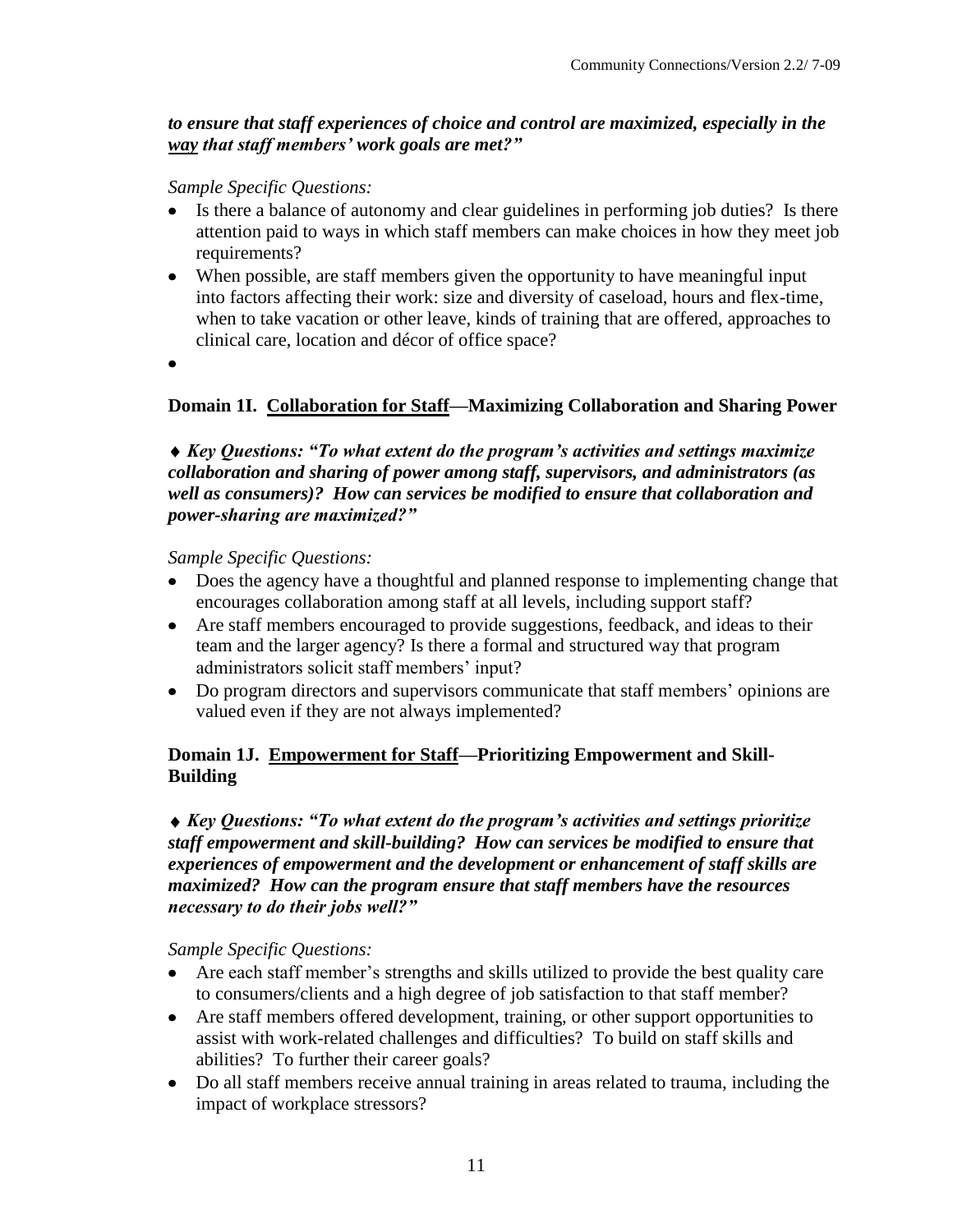- Do program directors and supervisors adopt a positive, affirming attitude in encouraging staff, both clinicians and support staff, to fulfill work tasks?
- Is there appropriate attention to staff accountability and shared responsibility or is there a "blame the person with the least power" approach? Is supervisory feedback constructive, even when critical?

# **Domain 2. Formal Services Policies**

*Key Questions: "To what extent do the formal policies of the program reflect an understanding of trauma survivors' needs, strengths, and challenges? Of staff needs? Are these policies monitored and implemented consistently?"*

# Some Possible Indicators**:**

Policies regarding confidentiality and access to information are clear; provide adequate protection for the privacy of both consumers and staff members; and are communicated to the consumer and staff in an appropriate way.

The program avoids involuntary or potentially coercive aspects of treatment—involuntary hospitalization or medication, representative payeeship, outpatient commitment—whenever possible.

The program has developed a de-escalation or "code blue" policy that minimizes the possibility of retraumatization.

The program has developed ways to respect consumer preferences in responding to crises—via "advance directives" or formal statements of consumer choice.

The program has a clearly written, easily accessible statement of consumers' and staff members' rights and responsibilities as well as a grievance policy.

The program's policies address issues related to staff safety. For example:

- Policies address if and when a staff member may be alone in the building or on duty.
- Policies govern specific ways for staff to offer home or community based services.
- Incident reviews follow verbal or physical confrontations and lead to effective plans to reduce staff vulnerability.

# **Domain 3. Trauma Screening, Assessment, Service Planning and Trauma-Specific Services**

*Key Question: "To what extent does the program have a consistent way to identify individuals who have been exposed to trauma, to conduct appropriate follow-up assessments, to include trauma-related information in planning services with the consumer, and to provide access to effective and affordable trauma-specific services?"*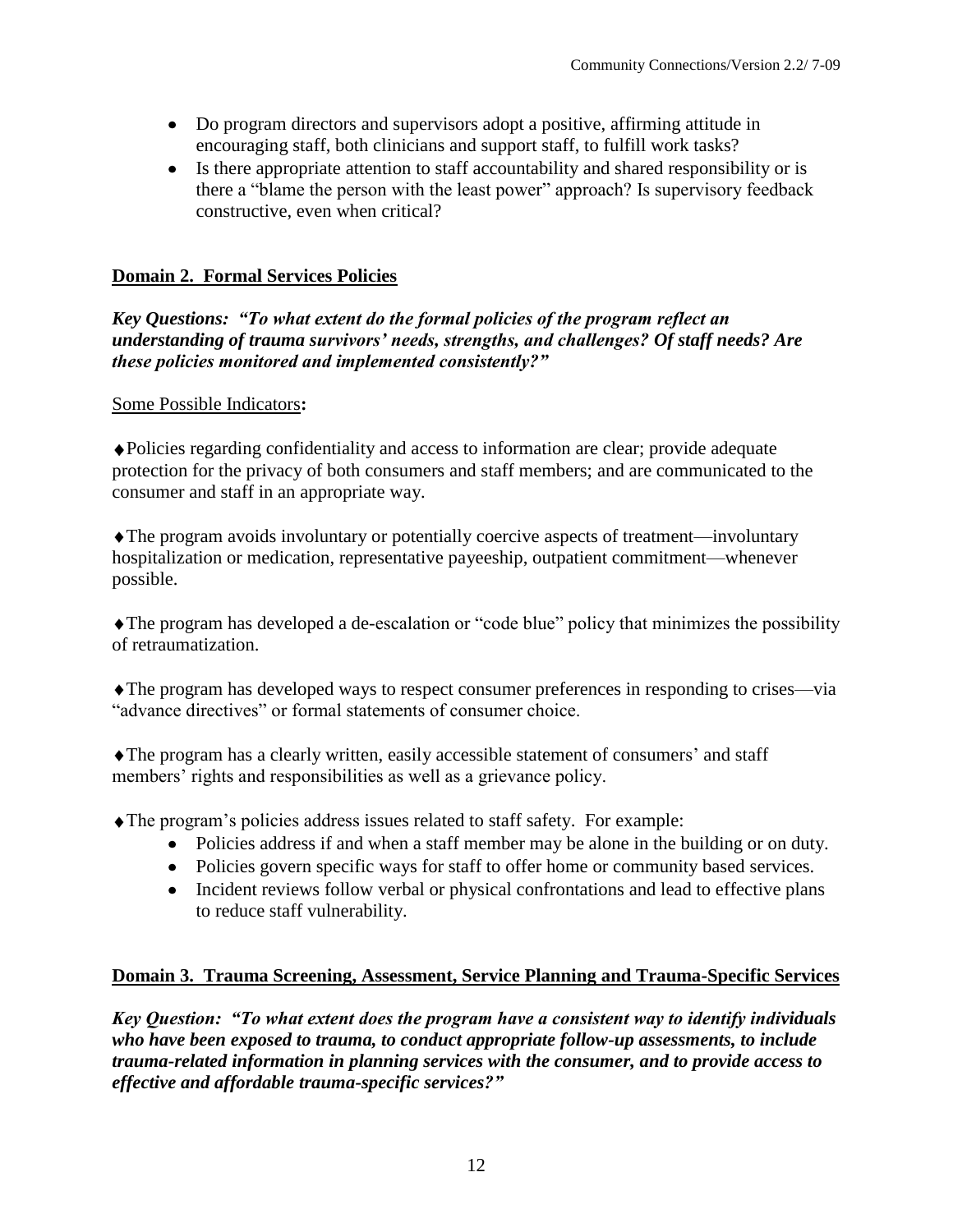#### Some Possible Indicators**:**

Staff members have reviewed existing instruments to see the range of possible screening tools.

At least minimal questions addressing physical and sexual abuse are included in trauma screening.

Screening avoids overcomplication and unnecessary detail so as to minimize stress for consumers.

The program recognizes that the process of trauma screening is usually much more important than the content of the questions. The following have been considered:

What will it mean to ask these questions?

How can they be addressed most appropriately—for the likely consumers, for the service context, time available, prior relationship, possible future relationship, at various points in the intake/assessment process?

The need for standardization of screening across sites is balanced with the unique needs of each program or setting.

The screening process avoids unnecessary repetition. While there is no need to ask the same questions at multiple points in the intake or assessment process, there is often a good rationale for returning to the questions after some appropriate time interval.

Screening is followed as appropriate (given the nature and goals of the program, the length of time consumers are involved, and the specific relationships established with staff members) by a more extensive assessment of trauma history (type, duration, and timing of trauma) and of trauma-related sequelae (addressing resilience-related strengths and coping skills as well as vulnerabilities and problems).

In service planning, clinicians and consumers discuss ways in which trauma may be taken into account in clinicians' work with the consumer to achieve the consumer's goals (e.g., the place of trauma and trauma-related strengths and problems in giving shape to the recovery plan, its priorities, and the services and other supports that may be useful).

The program either offers or makes referrals to accessible, affordable, and effective traumaspecific services. Group and individual approaches to trauma recovery and healing are both available.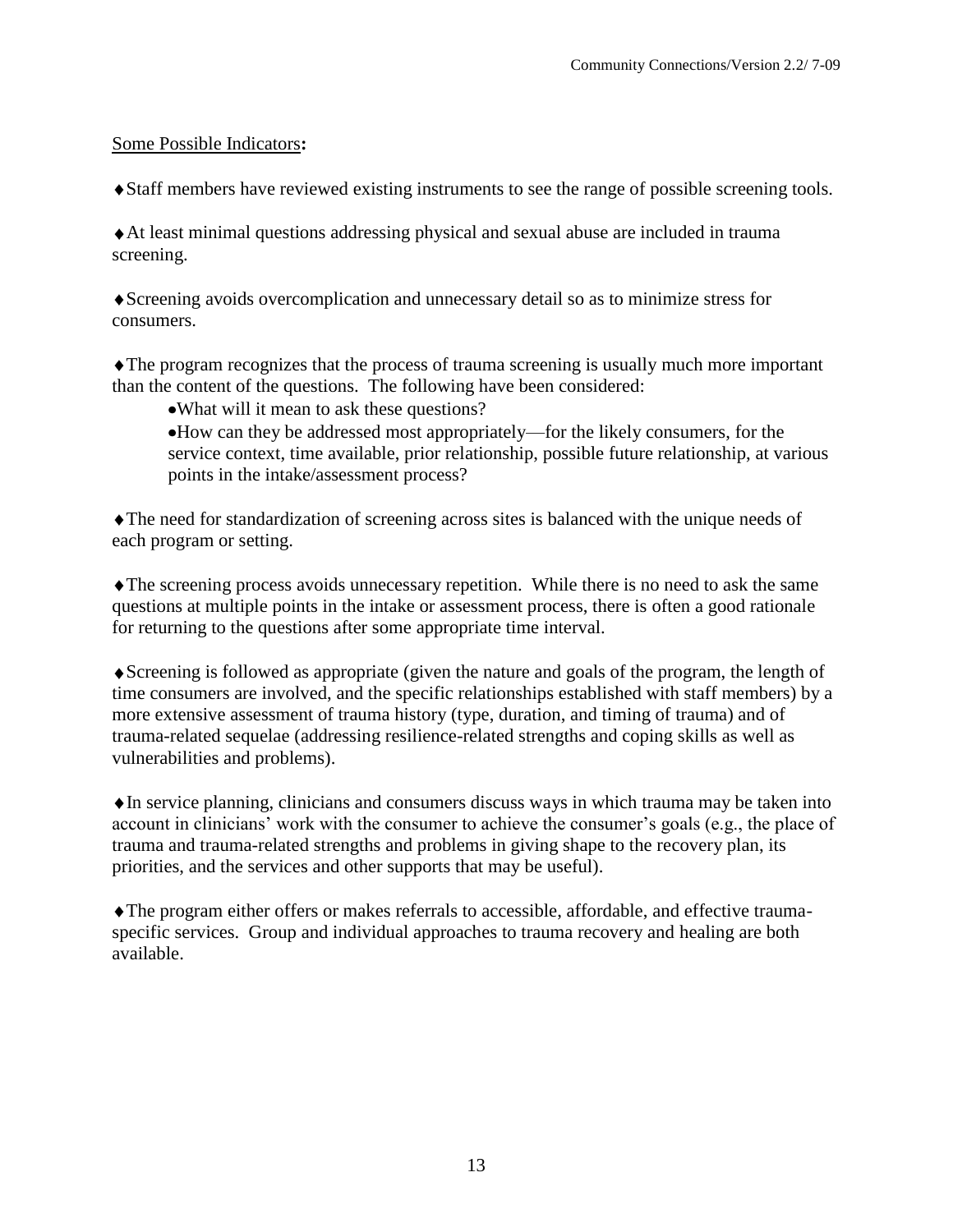# **Part B: Systems-level/Administrative Changes**

### **Domain 4. Administrative Support for Program-Wide Trauma-Informed Services**

*Key Question: " To what extent do program or agency administrators support the integration of knowledge about violence and abuse into all program practices?"*

#### Some Possible Indicators**:**

The existence of a policy statement or the adoption of general policy statement from other organizations that refers to the importance of trauma and the need to account for consumer experiences of trauma in service delivery.

The existence of a "trauma initiative" (e.g., workgroup, trauma specialist).

- Designation of a competent person with administrative skills and organizational credibility for this task.
- Chief administrator meets periodically with trauma workgroup or specialist.
- Administrator supports the recommendations of the trauma workgroup or specialist and follows through on these plans.

Administrators work closely with a Consumer Advisory group that includes significant trauma survivor membership. Consumer-survivor members of this group identify themselves as trauma survivors and understand a part of their role as consumer advocacy. They.play an active role in all aspects of service planning, implementation, and evaluation.

Administrators make collaboration and shared decision-making a key part of their leadership style. When working with staff members and consumer advisors, they listen respectfully and solicit ideas for project development. Whenever possible and practical, they involve both staff and consumers in planning, implementing, and evaluating program changes.

Administrators make basic resources available in support of trauma-informed service modifications (e.g., time, space, training money).

Administrators support the availability and accessibility of trauma-specific services where appropriate; they are willing to be creative about finding alternative reimbursement strategies for trauma services.

Administrators find necessary sources of funding for trauma training and education (this sometimes requires going outside the usual funding mechanisms in a creative way).

Administrators are willing to release both direct service and support staff from their usual duties so that they may attend trainings, plan trauma-informed changes, and deliver traumaspecific services. Funding is sought in support of these activities.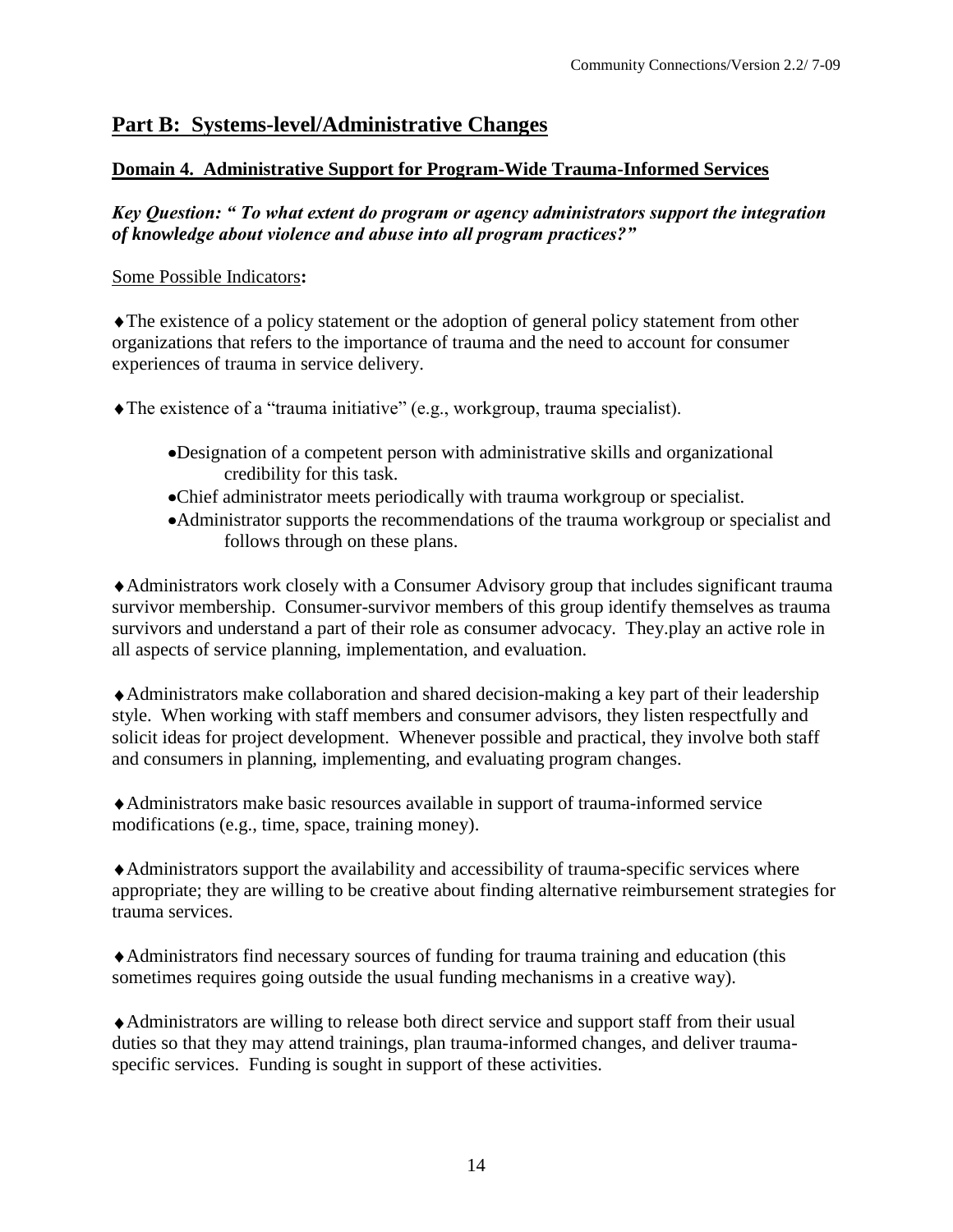Administrators are willing to attend trauma training themselves (vs. sending designees in their places); they allocate some of their own time to trauma-focused work (e.g., meeting with trauma initiative representatives, keeping abreast of trauma initiatives in similar program areas).

Administrators participate actively in identifying objectives for systems change.

Administrators monitor the program's progress by identifying and tracking core objectives of the trauma-informed change process.

Administrators may arrange pilot projects for trauma-informed parts of the system.

### **Domain 5. Staff Trauma Training and Education**

*Key Question: "To what extent have all staff members received appropriate training in trauma and its implications for their work?"*

#### Some Possible Indicators**:**

General education (including basic information about trauma and its impact) has been offered for all employees in the program with a primary goal of sensitization to trauma-related dynamics and the avoidance of retraumatization.

Staff members have received education in a trauma-informed understanding of unusual or difficult behaviors. (One of the emphases in such training is on respect for people's coping attempts and avoiding a rush to negative judgments.)

Staff members have received basic education in the maintenance of personal and professional boundaries (e.g., confidentiality, dual relationships, sexual harassment).

Clinical staff members have received trauma education involving specific modifications of services in their content area: clinical, residential, case management, substance use, for example.

Staff members have received training in basic coping skills for trauma survivors, including psychoeducational framing of trauma-related experiences and coping responses, grounding and emotional modulation techniques, and safety planning,

Trauma clinicians have received training in additional skills-based and other trauma-specific approaches.

Staff members offering trauma-specific services are provided adequate support via supervision and/or consultation (including the topics of vicarious traumatization and clinician self-care).

**Domain 6. Human Resources Practices: "To what extent are trauma-related concerns part of the hiring and performance review process?"**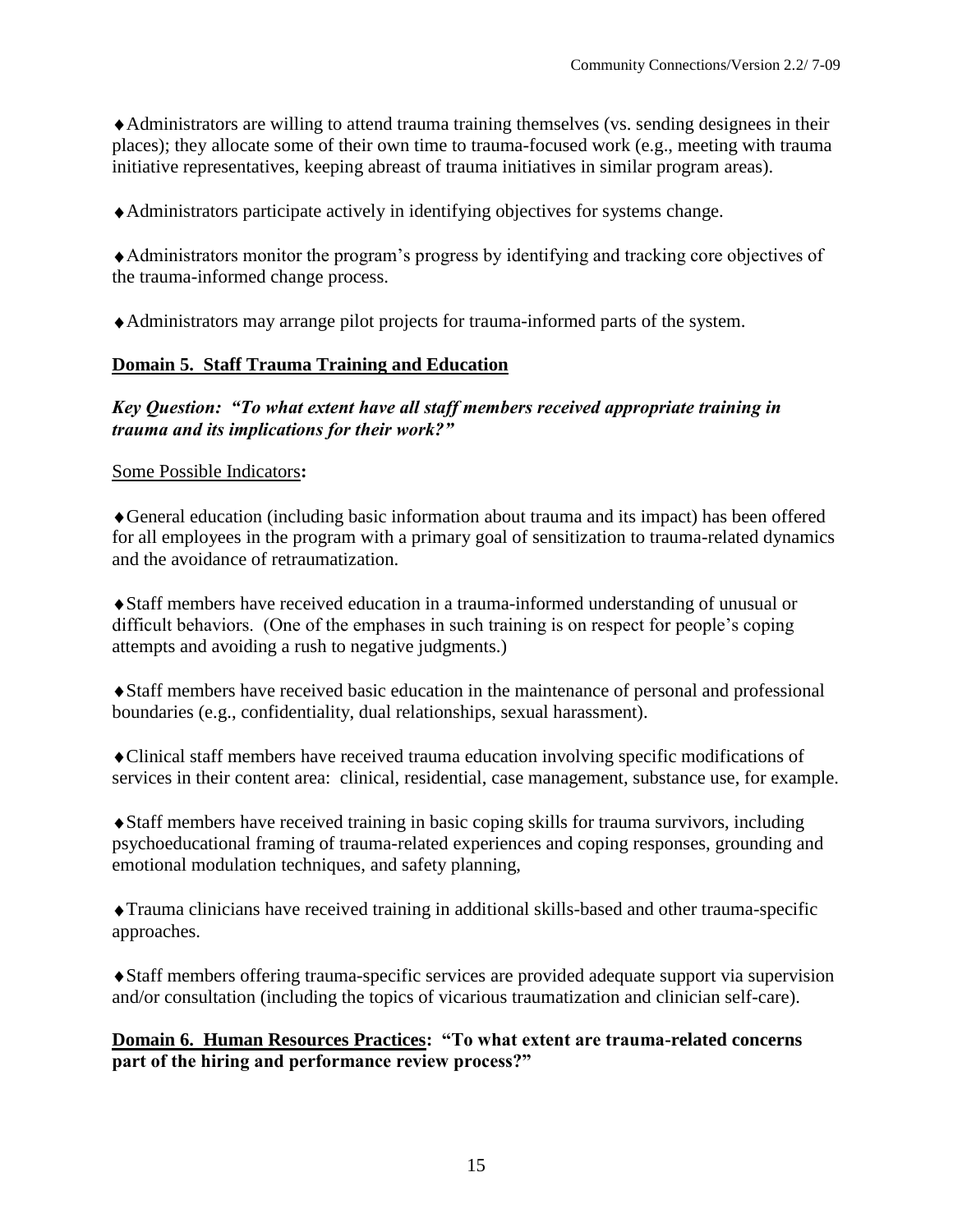### *Key Question: "To what extent are trauma-related concerns part of the hiring and performance review process?"*

#### Some Possible Indicators**:**

The program seeks to hire (or identify among current staff) trauma "champions," individuals who are knowledgeable about trauma and its effects; who prioritize trauma sensitivity in service provision; who communicate the importance of trauma to others in their work groups; and who support trauma-informed changes in service delivery.

Prospective staff interviews include trauma content (What do applicants know about trauma? about domestic violence? about the impact of childhood sexual abuse? Do they understand the long-term consequences of abuse? What are applicants' initial responses to questions about abuse and violence?)

Incentives, bonuses, and promotions for line staff and supervisors take into account the staff member's role in trauma-related activities (specialized training, program development, etc.).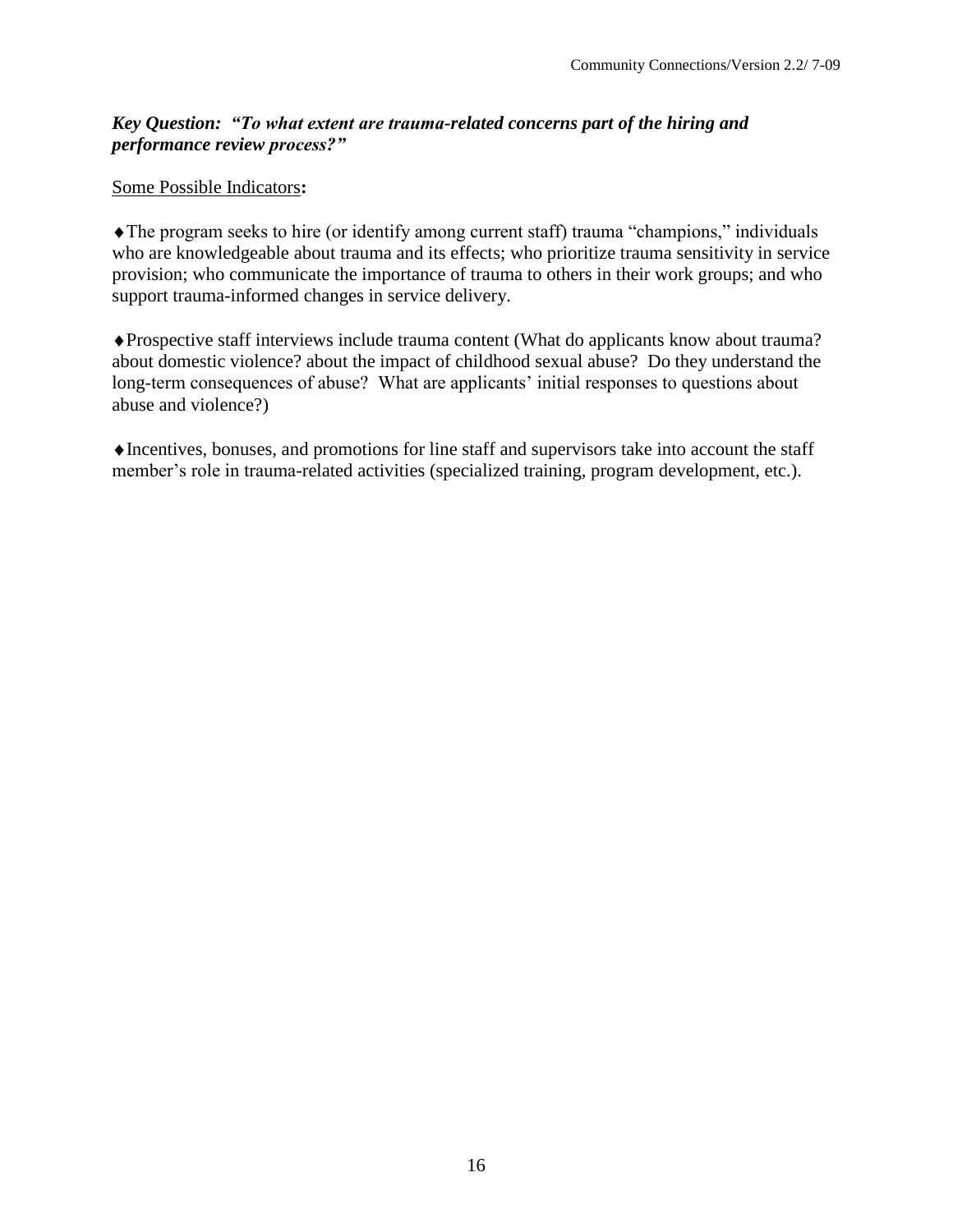# **Addendum A: Possible Items for Consumer Satisfaction Surveys**

(Items are worded to be consistent with a Likert response scale from "strongly disagree" to "strongly agree;" specific items and wording should be tailored to the program's goals and services)

### Safety

When I come to [program], I feel physically safe.

When I come to [program], I feel emotionally safe.

### **Trustworthiness**

- I trust the people who work here at [program].
- [Program] provides me good information about what to expect from its staff and services.

I trust that people here at [program] will do what they say they are going to do, when they say they are going to do it.

The people who work here at [program] act in a respectful and professional way toward me.

## Choice

[Program] offers me a lot of choices about the services I receive.

I have a great deal of control over the kinds of services I receive, including when, where, and by whom the services are offered.

•People here at [program] really listen to what I have to say about things.

### **Collaboration**

At [program], the staff is willing to work with me (rather than doing things for me or to me). When decisions about my services or recovery plan are made, I feel like I am a partner with the staff, that they really listen to what I want to accomplish.

Consumers play a big role in deciding how things are done here at [program].

### Empowerment

[Program] recognizes that I have strengths and skills as well as challenges and difficulties.

- The staff here at [program] are very good at letting me know that they value me as a person.
- The staff here at [program] help me learn new skills that are helpful in reaching my goals.
- I feel stronger as a person because I have been coming to [program].

### Trauma Screening Process

The staff explained to me why they asked about difficult experiences in my life (like violence or abuse).

The staff are as sensitive as possible when they ask me about difficult or frightening experiences I may have had.

I feel safe talking with staff here about my experiences with violence or abuse.